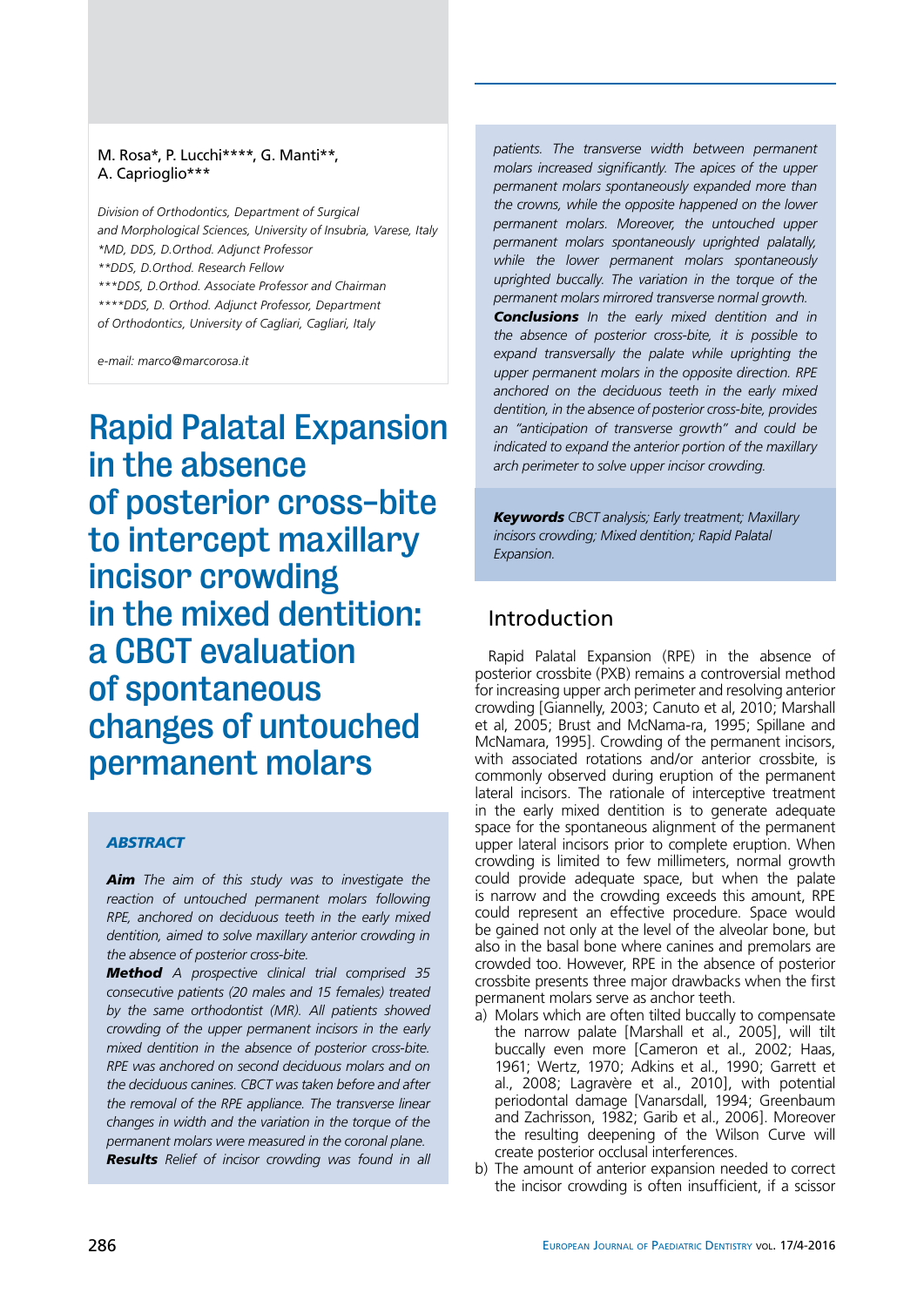

fig. 1 Young boy, 8y/5m of age before RPE. Normal transverse occlusal relationship in the absence of posterior cross-bite (a/c) with crowded permanent incisors (b).

bite is to be avoided.

c) To increase the arch perimeter posterior expansion is ineffective, while increase in the anterior area provides the most space to resolve maxillary incisor crowding [Germane et al., 1991]. Thus, RPE performed in the absence of a posterior crossbite, could be very effective in resolving anterior crowding and simultaneously increasing the arch perimeter, but ideally the expansion should be limited to the anterior region of the arch, while the permanent molars should move in a palatal (opposite) direction.

To counteract these drawbacks several solutions have been proposed [Marshall et al., 2005; Schepp, 2010; McNamara, 2006]. To prevent excessive buccal inclination of the upper permanent first molars during RPE, some authors proposed to create a posterior crossbite with a transpalatal bar before RPE [Schepp, 2010]. Others proposed to use criss-cross elastics [Marshall, 2005], or expansion plates [McNamara, 2006], to upright buccally the lower permanent molars and to avoid scissor bite. This approach could be correct in the permanent dentition, but it represents an over-treatment in the mixed dentition, when all those ideal conditions can be fulfilled, by anchoring the expander on the second deciduous molars and on the deciduous canines. The benefits and results of this type of RPE have been extensively reported [Rosa, 1994; Silva et al., 1995; Cozzani P et al., 1999; Cozzani M et al., 2003; Cozzani M et al., 2003; Lima et al., 2005; Cozzani M et al., 2007; Mutinelli et al., 2015; Rosa et al., 2012; Ballanti et al., 2009].

- 1) Correct the maxillary transverse deficiency and posterior cross-bite on permanent molars [Rosa, 1994; Silva et al., 1995; Cozzani P et al., 1999; Cozzani M et al., 2003; Cozzani M et al., 2003; Lima et al., 2005].
- 2) Improve maxillary incisor crowding [Cozzani P et al., 1999; Cozzani M et al., 2003; Cozzani M et al., 2003].
- 3) Expand the arch form [Cozzani M et al., 2007; Mutinelli et al, 2015].
- 4) Induce spontaneous correction of the anterior crossbite of permanent incisors [Rosa et al., 2012].
- 5) Intercept maxillary impacted canines [Ballanti et al, 2009].

The purpose of the present study was to investigate, using CBCT, the effect of RPE anchored on deciduous teeth in the early mixed dentition on:

1. the spontaneous bucco-lingual modifications of the upper and lower, fully erupted first permanent molars;

- 2. the transverse change in width between the apices and the crowns of first permanent molars;
- 3. the transverse change of the maxillary basal bone.

# Materials and methods

### *Patient selection and method*

the present study is a prospective clinical trial, conduced on consecutive patients treated by the same orthodontist (MR) in his private practice.

All subjects were recruited from June 2011 to January 2012. All subjects were in the early stage of the mixed dentition with crowding of the upper permanent incisors without posterior crossbite (Fig. 1). Two patients showed anterior crossbite of the permanent incisors too.

Thirty five consecutive "crowded" patients (20 males, 15 females) with a mean age of 8y10m (SD 1y/1m) were included in the final study group fulfilling all the following inclusion criteria:

- permanent maxillary central incisors and first permanent molars fully erupted;
- normal lower arch (no crowding, nor lower incisors' protrusion), i.e. patients to be treated with "nonextraction" approach;
- absence of posterior crossbite;
- normal and stable transverse occlusion on deciduous and first permanent molars;
- crowding of maxillary incisors in the first stage of the mixed dentition, with maxillary lateral incisors just erupted or not yet emerged in the alveolar crest;
- upper second deciduous molars and upper deciduous canines stable with minimal apical root resorption;
- RPE equal or greater than 8 mm (i.e. 40 activations);
- CBCT taken within six months before RPE;
- no previous orthodontic treatment:
- no active orthodontic forces applied on the permanent molars during and after RPE;
- intact dentition (absence of restorations, caries, or tooth loss).
- absence of skeletal asymmetries;
- absence of skeletal anomalies and syndromes.

Crowding was defined when one or more of the following conditions existed.

1. Crowding and/or Irregularity Index greater than 6 mm on all erupted maxillary permanent incisors. Crowding was measured comparing the available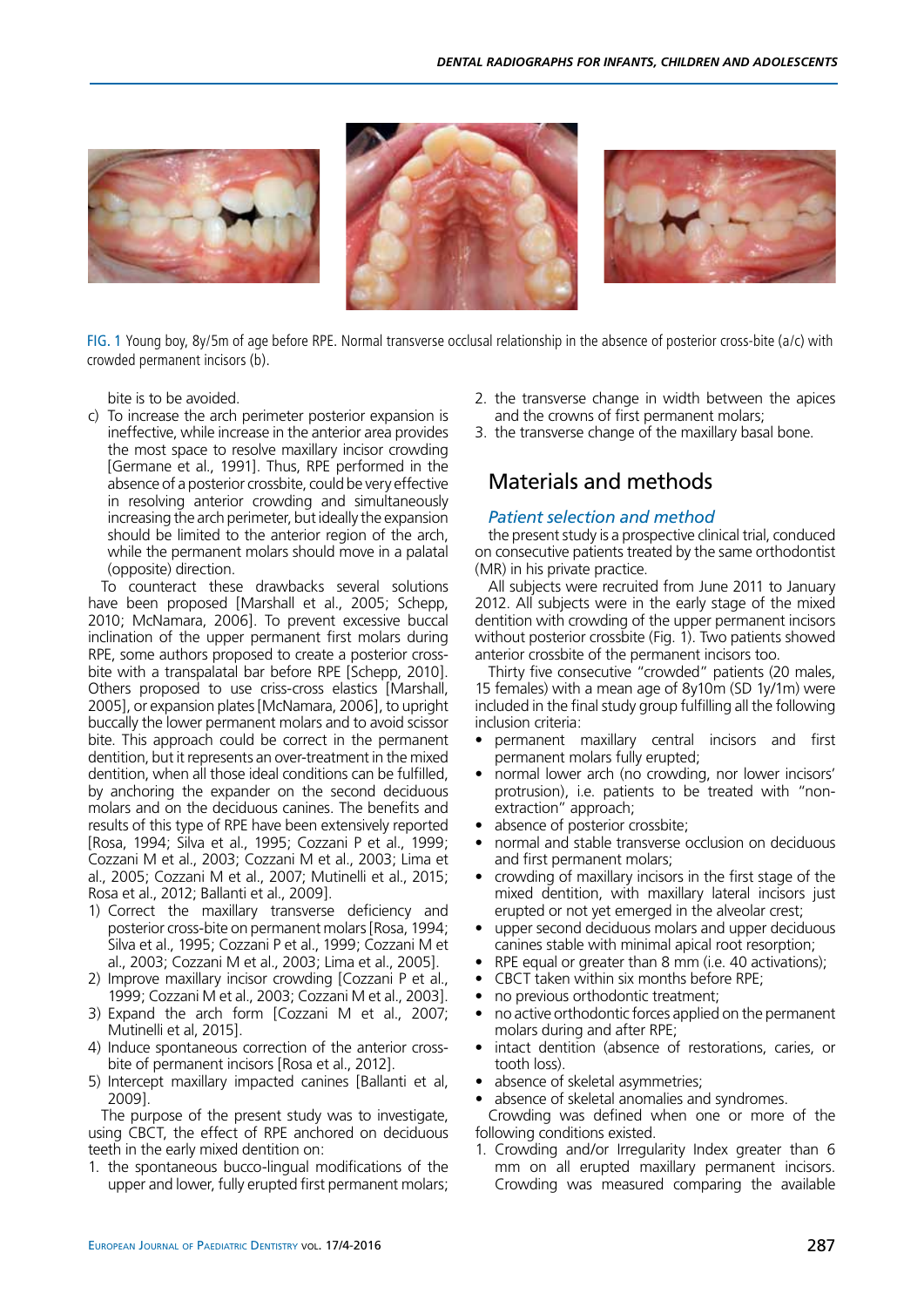





fig. 2 At the end of the active transverse expansion (56 activations performed progressively in 10 weeks), transverse overcorrection is evident on both deciduous and permanent molars (a/c). Deciduous molars were ground on the occlusal surface in order to let the permanent molars touch in occlusion. The buccal crest of the palatal cusps of the upper permanent molars are touching in occlusion with the lingual crest of the buccal cusps of the lower permanent molars. Crowding on the permanent incisors improved spontaneously (b).

space between the deciduous canines on the ideal arch form with the sum of the mesiodistal width of the four incisors [Nance, 1947]. Irregularity Index was assessed, modifying the Little method [Little, 1975], on the CBCT as the sum of the linear distance between the connector areas of the upper incisors.

- 2. Lack of space for the not yet emerged upper lateral incisors in presence of fully erupted upper central permanent incisors. Space was measured on the CBCT comparing the mesiodistal width of the not yet emerged permanent lateral incisors with the available space on the ideal arch perimeter between upper deciduous canines and the erupted central incisors. The upper lateral incisors were considered "crowded" when the sum of their R/L (right and left) mesiodistal width was greater than or equal to 6 mm, with respect to the sum of the available R/L spaces and the diastema between the central incisors. Six mm was considered the "critical threshold" of crowding, in accordance with the expected normal changes of the intercanine width during growth between 7 and 10 years of age [Bishara et al., 1998; Thilander, 2009].
- 3. Protrusion of the maxillary permanent incisors (inclination of the upper central incisors on SNA-SNP greater than or equal to 115° and/or overjet greater than 5 mm).

All patients were treated with a modified Haas RPE [Rosa, 1994; Cozzani P et al., 1999; Cozzani M et al., 2003; Cozzani M et al., 2003; Cozzani M et al., 2007; Mutinelli et al., 2015; Rosa et al., 2012], banded on second upper deciduous molars and bonded on deciduous canines (Fig. 2B).

Each subject had a CBCT taken before treatment (T0) at mean age 8y/8m (SD 1y/1m), and after appliance removal (T1) at mean age 11y9m (SD 1y/5m). The total observation time was 3y/1m (SD 10m). The RPE appliance was cemented and expansion started at a mean age of 8y/10m (SD 1y/1m). In Table 1 the sample distribution is reported. The CBCT exams were indicated to investigate one or more of the following possible clinical features: impacted or absent teeth, airways obstruction, severe transverse skeletal discrepancy. All the parents, after being informed about the indication and con-traindication of the CBCT, agreed and signed an informed consent regarding the complete procedures.

### *RPE treatment protocol*

The maxillary expander used for all subjects was a Haas-type RPE appliance modified to be anchored on the upper second deciduous molars and bonded on upper deciduous canines (Fig. 2B). All the appliances were manufactured by the same lab (Orthocheck, Trento, Italy) using a 13 mm screw (Leone® A0620-13, Florence, Italy) performing 0,2 mm expansion by each activation (1/4 of a turn). The RPE were cemented us-ing Transbond Plus (3M Unitek, Monrovia, CA, USA) in accordance with the manufacturer's instructions. The anterior arms of the screw were bonded with light-cured composite on the palatal surface of the upper deciduous canines (Synergy D6, Coltene, Switzerland). Before the placement of the appliance, deciduous canines were ground on the palatal surface, in order to facilitate the best possible adaptation of the screw's anterior arms to the dental surface.

The screw was activated once daily (1/4 turn) in the first 2–3 weeks and then once every second day for a mean active treatment time of 51 days (SD 11d). Of the 35 patients enrolled in the study, 14 were expanded in a single phase, whereas 21 were activated in two active phases with a 7–8 months suspension between the two phases (Table 1). This group of patients had 39.6 activation turns (SD 10.8) in the first stage and 18.2 turns (SD 8.9) in the second stage of active treatment. There are two reasons to perform a two-step active expansion: the upper lateral incisors still to emerge in the dental arch; and to prevent a posterior scissor-bite, while keeping the buccal ridges of the palatal cusps of the upper permanent molars in occlusion with the lingual ridges of the buccal cusp of the lower permanent molar.

The mean of total activations was 50.5 (SD 7.4). The active expansion was continued until adequate space for the lateral incisors correction was achieved transversally on deciduous canines. At the end of the active expansion, deciduous canines and molars were over-expanded showing a scissor bite. The untouched first permanent molars did also expand showing a partial scissor bite: the buccal ridges of the upper palatal cusps always were kept in contact with the lingual ridges of the lower buccal cusp (Fig. 2a,c). Occlusal selective grinding was performed on the deciduous molars, to facilitate the occlusal contacts only on permanent molars. At the end of the active expansion, the screw was locked with a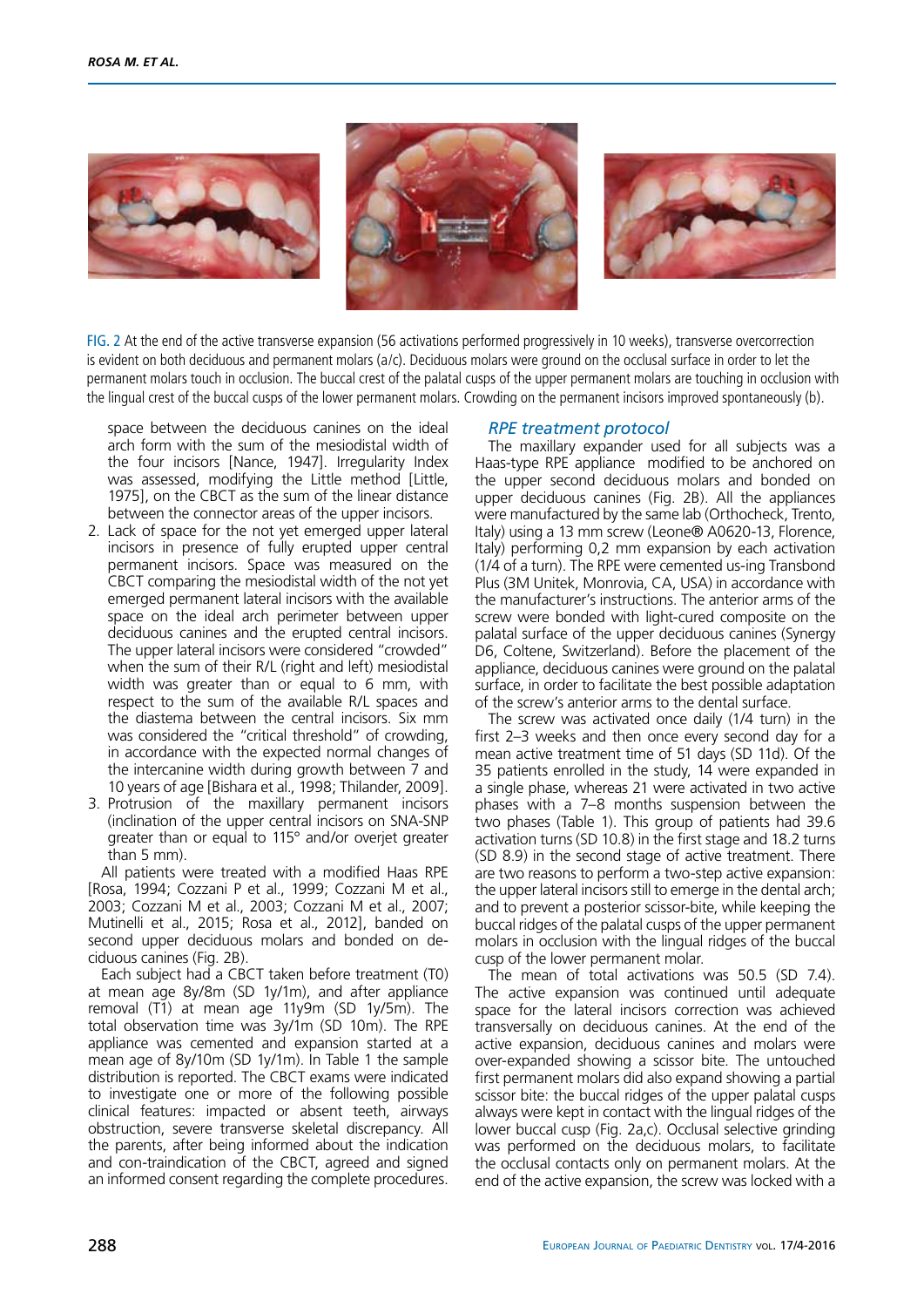

fig. 3 Day of the Rapid Palatal Expander removal (b) 14 months after the end of the active ex-pansion. The transverse occlusal relationship is now correct on the permanent molars ( $a/c$ ), due to their spontaneous uprighting. Upper permanent incisors self aligned during the retention time.

stainless steel metal ligature and the expander was kept in place as a passive retainer until upper lateral incisors were fully emerged in the dental arch and spontaneous adjustment in occlusion of the first permanent molars was achieved (Fig. 3).

The mean age of the patients was 8y/10m (SD1y/1m) the day when RPE was cemented and active expansion started, and 11y/2m (SD1y/3m) the day when the RPE appliance was removed. The total treatment time, including active expansion and retention, was 2y/3m (SD 9m4d). During this period, no appliances nor active forces were applied to the first permanent molars. No retention device was applied or used after removal of the RPE until the end of the transition (Fig. 4). First permanent molars have not been touched at all before, during and after treatment.

### *Image recording and post-processing*

The CBCT scans (KaVo 3D eXam) were performed in the seated position and was set at 120 KV, 3.8 mA, 4.8 s ("Half Scan" setting). A vertical and horizontal sighting beam to ensure accurate and repeatable head positioning was used. The DICOM files were processed using the OsiriX software (Open-Source, OsiriX Medical Imaging Software, Switzerland). Multi-planar reconstructions (MPR) (thickness slice 0.3 mm) were used to measure the posterior teeth inclination.

The images were initially viewed using the 3D (MPR) mode. In this way there are 3 windows corresponding to 3 planes of space (sagittal, axial and coronal) and 3 color lines (orange, blue and purple) (Fig. 5, 6).

The first step to assess the measurements of the upper molars, consists in scrolling the tomographic cuts on the axial plane up to the palatal roots' level (Fig. 5a). After, the blue line in the axial image was rotated so as to pass through the center of palatal roots (Fig. 5b). In the next step the blue line was adjusted on the sagittal plane and rotated so as to pass along the long axis (Fig. 5a). Finally the coronal section of upper molars was ob-tained (Fig. 5c).

For the lower molars, the first step consists in scrolling the tomographic cuts in the axial plane on the distal roots of mandibular first permanent molar (Fig. 6b). After, the blue line was rotated on the sagittal and axial images so as to pass through the center of the distal roots along the long axis (Fig. 6a). Finally the coronal section of lower molars was obtained (Fig. 6c).

The palatine foramen was also identified on both sides to assess the transverse skeletal change. The first step consisted in scrolling the axial and coronal cuts until the right and left palatinal foramen palatally to the upper second molars. Finally the axial image of the center of the palatal foramen was obtained (Fig. 7b).

#### *Measurements*

On upper permanent molars two vertical and two horizontal lines were drawn and four angles for each tooth were therefore obtained (Fig. 8a):

- Line A: from the apex (UAp point) to the top of the palatal cusp (UCu point).
- Line B: from the center of fossa (UFo point) to root furcation (UFu point).
- Line C: through the Right and Left upper palatal cemento-enamel (R/L UPCEJ points) junctions.
- Line D: through the Right and Left upper buccal cemento-enamel (R/L UBCEJ points) junctions.

The measurements of the upper internal angles between vertical and horizontal lines were measured for each patients. Mean value of the 4 angles, both in the right and in the left side, was assumed as expression of upper molar bucco-palatal inclination. Any increase of angles indicates palatal tip of the crown (Upper Molar

| <b>TABLE 1</b> Mean age the day when |  |  |  |  |  |
|--------------------------------------|--|--|--|--|--|
| CBCT was taken: before expansion     |  |  |  |  |  |
| (T0) and at the time of the expander |  |  |  |  |  |
| removal (T1).                        |  |  |  |  |  |

RPE Activation: 14 patients were expanded in one stage, while 21 were expanded in two stages, the second of which after a 7-8 months interval.

|                         | T <sub>0</sub>          |           | T1                    |           | $T1-T0$        |                 |
|-------------------------|-------------------------|-----------|-----------------------|-----------|----------------|-----------------|
|                         | <b>Mean</b>             | <b>SD</b> | <b>Mean</b>           | <b>SD</b> | <b>Mean</b>    | <b>SD</b>       |
| Age of subjects at CBCT | 8y8m                    | 1v1m      | 11v9m                 | 1v5m      | 3v1m           | 10 <sub>m</sub> |
|                         | <b>Total Activation</b> |           | <b>1st Activation</b> |           | 2nd Activation |                 |
|                         | <b>Mean</b>             | <b>SD</b> | <b>Mean</b>           | <b>SD</b> | <b>Mean</b>    | <b>SD</b>       |
| <b>RPE Activation</b>   | 50,48                   | 7,4       | 39,57                 | 10,84     | 18,19          | 8,89            |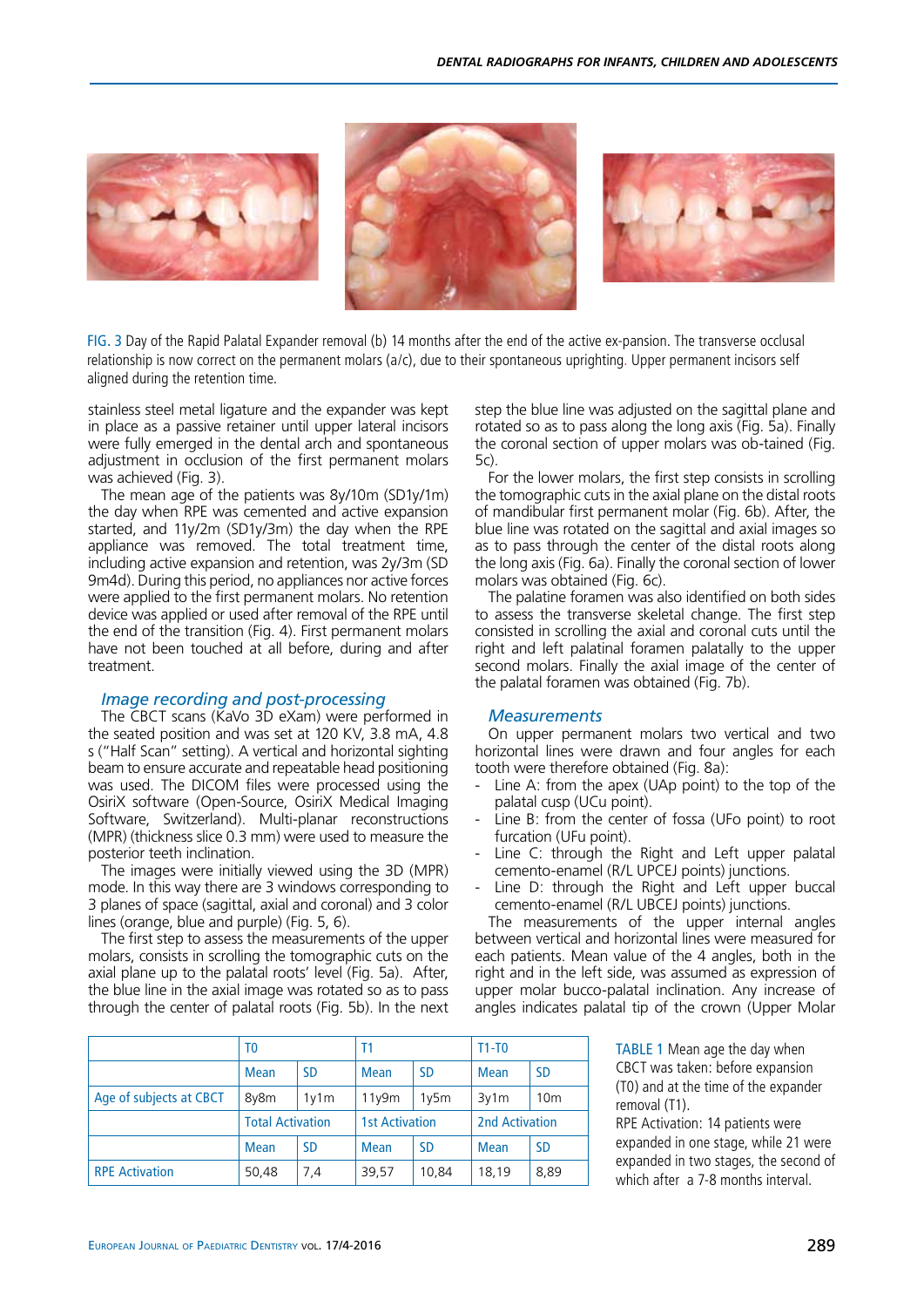

fig. 4 At the end of the transition 20 months after the removal of the appliance and without any retention, the occlusal relationships are within the normal range (a/c). The permanent incisors still are well aligned (c).

Decompensation). Any decrease of the angles indicates buccal tip of the crown (Upper Molar Compensation).

On the lower permanent molars two vertical and two horizontal lines were identified in the same way (Fig. 8b):

- Line E: from the apex of the distal root (LAp point) to center of the fossa (LFo point).
- Line F: from lingual cusp (LCu point) to lingual cementoenamel junction (LLCEJ points).
- Line G: a horizontal line passing through the Right and Left lower lingual cementoenamel junctions (R/L LLCEJ points).
- Line H: a horizontal line passing through the Right and Left lower buccal cementoenamel (R/L LBCEJ points) junctions.

The measurements of lower internal angles between vertical and horizontal lines were recorded for each patients. Mean value of the 4 angles, both in the right and left side, was assumed as representative of lower molar bucco-lingual inclination. Any decrease of this angles indicate a buccal tip of the crown, which is expression of the molar decompensation. Any increase of this angle indicates a lingual tip of the crown.

The angular expression of the upper and lower Wilson curve were measured on the intersection of two lines tangent the buccal and palatal cusps of the first permanent molars (Fig. 8a, b).

- Line I: tangent the buccal and palatal cusps of upper first permanent molars.
- Line L: tangent the buccal and palatal cusps of the lower first permanent molars.

On the same scanned coronal planes, the transverse linear changes were meas-ured between the permanent molars on this points (Fig. 8c,d).

- 1. R/L Palatal roots apex of upper first permanent molars (R/L UAp points).
- 2. R/L Fossa of upper first permanent molars (R/L Fo points).
- 3. R/L Distal roots apex of lower first permanent molars (R/L LAp points).
- 4. R/L Fossa of lower first permanent molars (R/L Fo points).
- 5. R/L F points.

The transverse skeletal expansion was measured on the axial plane between Right and Left most medial point of the palatinal foramen (Fig. 8e). To obtain reliable/reproducible R/L Ap points at T0 and T1 and overcome measurement errors related to the possible



fig. 5 Upper arch: the blue line was rotated in the sagittal (a) and in the axial image (b) to obtain the coronal section (c) through the long axis of the R/L palatal root of the upper molars.



fig. 6 Lower arch: the blue line was rotated in the sagittal (a) and in the axial image (b) to obtain the coronal section (c) through the long axis of the R/L distal root of the lower molars.



fig. 7 The palatal plane was identified on the sagittal and coronal cuts (a / c). The R/L palatinal foramens were identified on the coronal and axial planes ( $\frac{b}{c}$ ).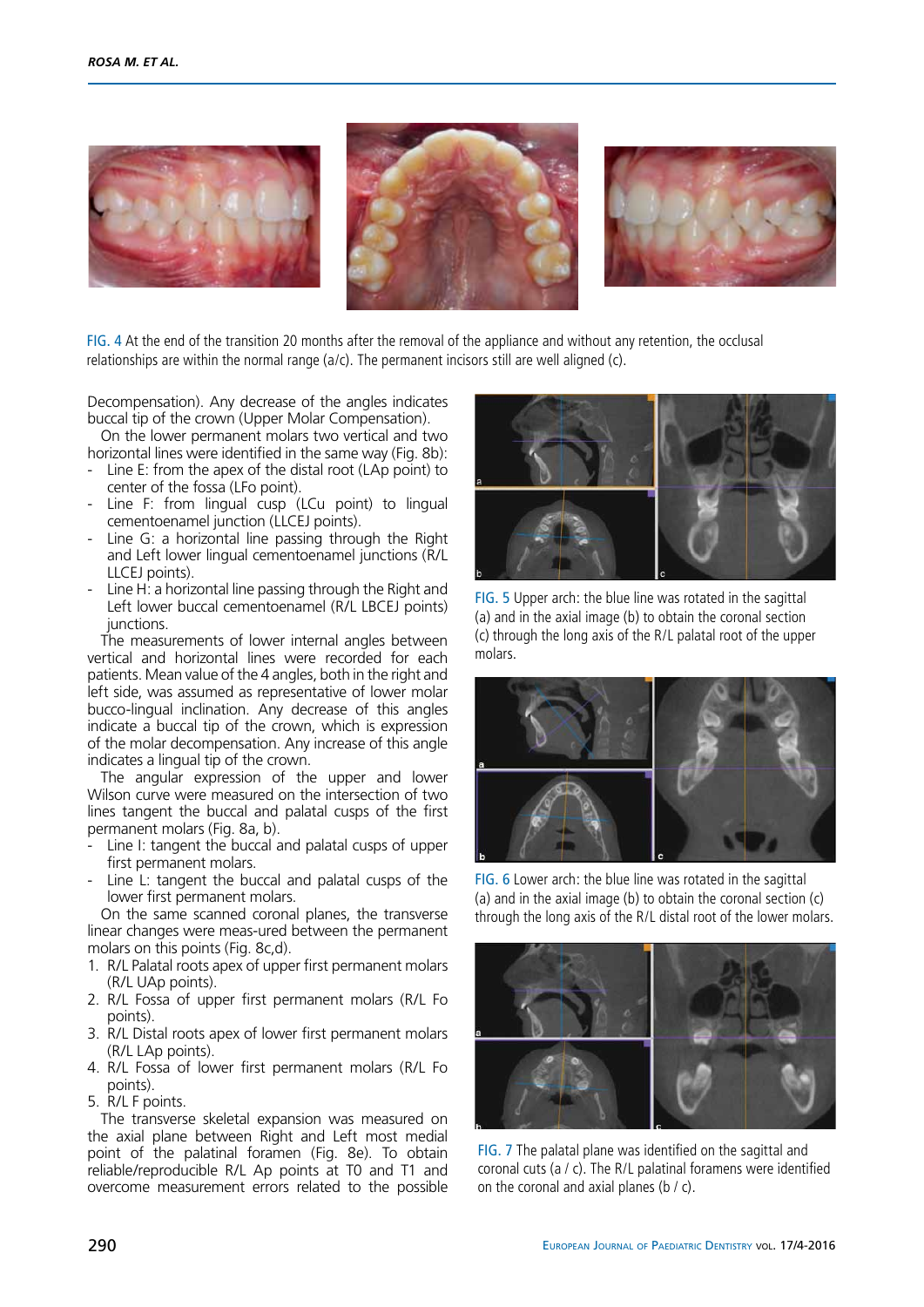late development of the root and changes in the apex anatomy, the R/L Ap point at T1 was reproduced at the same height of T0. For each patient, 18 angular and 5 linear measurements were taken, resulting in a total of 805 measurements.

As described above, for upper and lower molars a mean value of internal angles was calculated and assumed as representative of their inclination. This means that, for every subject, 11 measurements were investigated, 6 angular measurements, to assess the bucco-lingual inclination of the first permanent molars:

- 1. UR6 (bucco-lingual inclination of the upper right molar);
- 2. UL6 (bucco-lingual inclination of the upper left molar);
- 3. LR6 (bucco-lingual inclination of the lower right molar);
- 4. LL6 (bucco-lingual inclination of the lower left molar);



fig. 8 Measurements of UR6, UL6, and upper Wilson curve (a). Measurement of LR6, LL6, lower Wilson curve (b). Transverse measurements of R/L UAp and Fo points (c). Transverse measurements of R/L LAp and Fo points (d). Transverse measurements of R/L pa-latinal foramina (e).



### $FIG. 9$

Coronal view of the first permanent molars bucco-lingual inclination before treatment (a) and at the end of the observation period, 14 months after the active expansion (b).

- 5. Upper Wilson (Intersection U6);
- 6. Lower Wilson (Intersection L6);

and 5 linear measurements to assess the transverse changes:

- 1. 6+6 Apex (transverse dimension between upper palatal root apex);
- 2. 6+6 Fossa (transverse dimension between upper crowns);
- 3. 6-6 Apex (transverse dimension between lower distal root apex);
- 4. 6-6 Fossa (transverse dimension between lower crowns);
- 5. Palatinal Foramen (transverse skeletal dimension). *Statistical analysis*

Descriptive statistics was conducted to summarise percentage and distributions of measurements. A normal distribution for the values of all variables was verified for the study group with the Shapiro-Wilk test. For all measurements means and standard deviations were calculated at T0, T1, and for the T1-T0 differences. Paired T test was performed in order to detect any significant changes between data at T0 and T1. Statistical significance was set at p<.05. A power analysis was carried out for an alpha-level at 0.05. All tests gave a power over 83%. The inter-observer error of the method used to measure each variable was calculated by double measurements in 20% of the sample randomly selected, using the Dahlberg's formula. The obtained value was 0.075 considerably lower than the maximum limit of 0.25 [Kirkwood and Sterne, 2003]. All data were analysed with STATA12 (StataCorp LP, College Station, TX, USA).

## Results

All measurements showed statistically significant T1-T0 differences.

Crowding on maxillary permanent incisors self-corrected, being the mean dentoalveolar discrepancy of -6.81 mm (SD 1.21) before treatment (T0) and 0.79 mm (SD 0.46) at T1, when the appliance was removed. Anterior crossbite self-corrected in all patients during the active expansion.

Table 2 shows the averages and standard deviations for all angular and transverse linear changes at T0, T1, the T1- T0 differences with all their significance values.

- Six angular measurements of the changes in buccolingual inclination of the permanent molars and of the Wilson curve.
- Four transverse linear changes between upper and lower permanent molars.

One measurement of the skeletal transverse expansion. The upper first permanent molars uprighted palatally, namely in the direction opposite to that of the transverse expansion. They showed an average increase of their palatal-crown inclination of 3.6° (SD 2.2°) on the right side and of 3.7° (SD 2.4°) on the left side. The lower first permanent molars uprighted in a buccal direction and showed an average decrease of their lingual-crown inclination of -5.7° (SD 3.8°) for the right side and of -6.1° (SD 3.6°) for the left side.

The angle of intersection (expression of the Wilson curve) of the upper and lower permanent molars increased by 7.7° (SD 3.8°) and by 10.9° (SD 6.1°) respectively.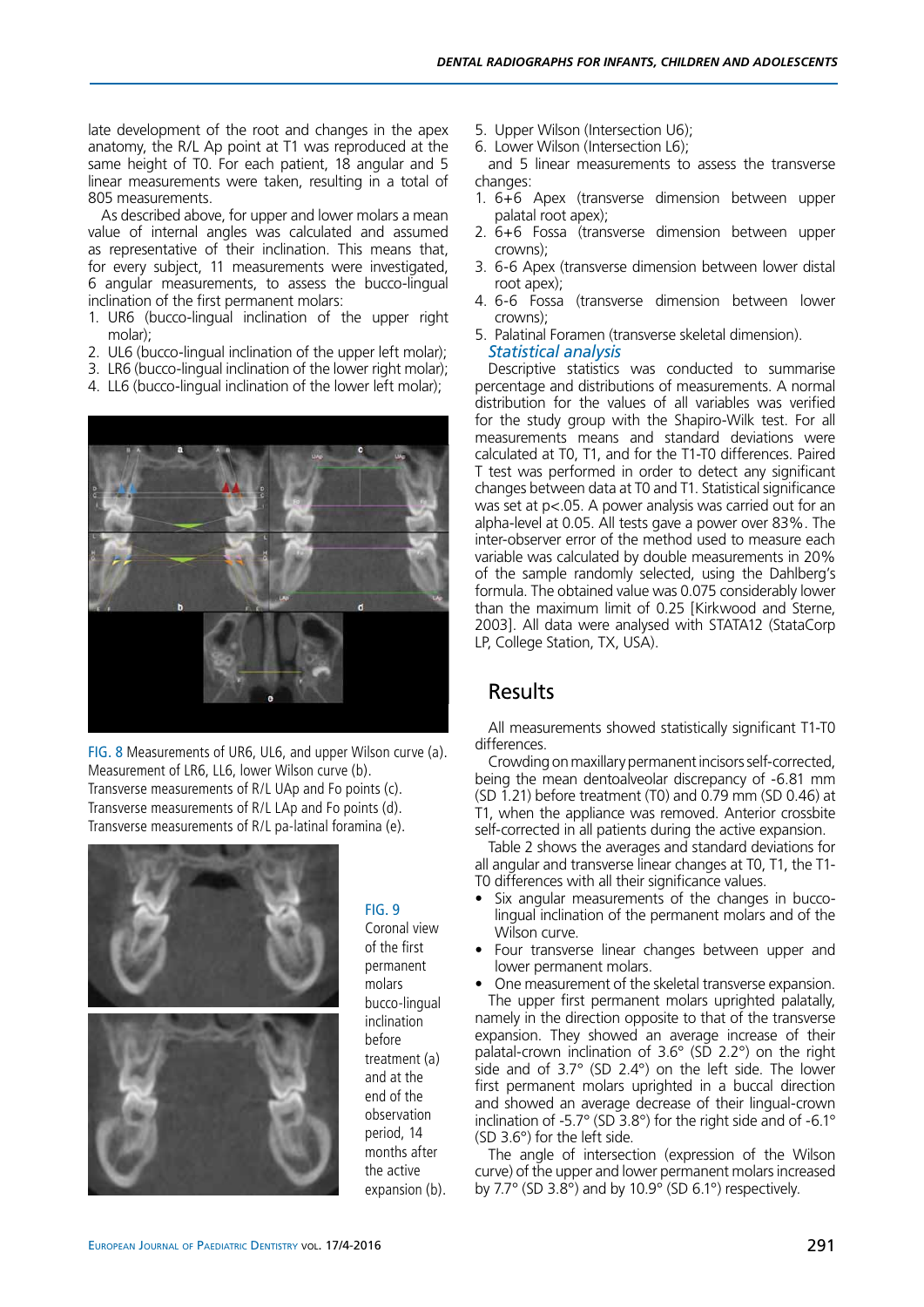|                        | T <sub>0</sub> | T1        |        |           |             |           |               |        |
|------------------------|----------------|-----------|--------|-----------|-------------|-----------|---------------|--------|
| <b>Variables</b>       | Mean           | <b>SD</b> | Mean   | <b>SD</b> | <b>Mean</b> | <b>SD</b> | <b>T.TEST</b> | P      |
| UR6°                   | 74,6           | 4,18      | 78,24  | 4,37      | 3,63        | 2,23      | $***$         | 0,0001 |
| UL6 <sup>°</sup>       | 72,31          | 4,18      | 76,05  | 4,47      | 3,74        | 2,4       | $***$         | 0,0001 |
| LR <sub>6</sub> °      | 113,47         | 5,39      | 107,61 | 5,98      | $-5,69$     | 3,8       | $***$         | 0,0001 |
| $LL6^{\circ}$          | 114,16         | 5,46      | 108,09 | 6,46      | $-6,08$     | 3,65      | $***$         | 0,0001 |
| Upper CW <sup>o</sup>  | 143,46         | 9,03      | 151,2  | 10,31     | 7,73        | 3,83      | $***$         | 0.0001 |
| Lower CW <sup>o</sup>  | 136,58         | 7,03      | 147,83 | 7,65      | 10,94       | 6,06      | $***$         | 0,0001 |
| $6+6$ Apex (mm)        | 28,79          | 2,47      | 33,74  | 2,86      | 4,94        | 1,14      | $***$         | 0,0001 |
| $6+6$ Fossa (mm)       | 45,29          | 2,41      | 48,75  | 2,77      | 3,46        | 1,16      | $***$         | 0,0001 |
| 6-6 Apex (mm)          | 54,88          | 3,83      | 53,85  | 3,78      | $-1,03$     | 0,81      | $***$         | 0,0001 |
| 6-6 Fossa (mm)         | 40,75          | 2,42      | 42,82  | 2,95      | 2,05        | 1.03      | $***$         | 0.0001 |
| Palatinal Foramen (mm) | 26,24          | 1,84      | 28,81  | 1,99      | 2,55        | 0,66      | $***$         | 0,0001 |

**TABLE 2 Six angular** measurements of the changes in bucco-lingual inclination of the permanent molars and of the Wilson curve.

Four transverse linear changes between upper and lower permanent molars One measure of the skeletal transverse expansion.

The transverse linear change between the upper palatal root apices showed a mean increase of 4.9 mm (SD 1.1). The transverse linear mean increase between the fossae of right and left upper first permanent molars was 3.46 mm (SD 1.16).

After RPE anchored on the deciduous teeth in the mixed dentition, the skeletal transverse increase, measured in correspondence of palatal foramen, was 2.5 mm (SD 0.7).

Even in the absence of posterior crossbite before the RPE, none of the patients showed a scissor bite (reverse cross-bite) at T1. On the contrary, all patients showed a correct transverse occlusal relationship at the end of the observation period.

# **Discussion**

The principal finding of this study was that interceptive relief of maxillary incisor crowding in the early mixed dentition was provided with RPE anchored to deciduous teeth in the absence of a posterior crossbite. It was also possible to expand the maxilla and to increase the upper arch perimeter, while tipping the upper first permanent molars in the opposite direction (Fig. 9). The early orthopaedic maxillary expansion of the maxilla seems to be an anticipation of the transverse maxillary growth, which will normally occur in a longer time period [Marshall et al. 2003; Hesby et al., 2006].

Furthermore and to our knowledge, this is the first study that used CBCT to evaluate spontaneous changes of the permanent first molars following RPE anchored on deciduous teeth in the mixed dentition.

The rationale of RPE in the absence of posterior crossbite is to increase the perimeter of the maxillary arch and provide space to correct upper incisor crowding in cases where the lower arch is within the normal range and premolar extractions are not indicated. Actually the transverse expansion of the first permanent molars is debatable for at least two reasons. Firstly, it has been demonstrated that 5 mm of transverse expansion of the molars increases the arch perimeter by just 1.5 mm, which is not clinically relevant, while the expansion in the anterior area is much more effective [Germane et al., 1991]. Thus, using the upper permanent molars as anchor teeth, only a minor crowding can be corrected, because, after having expanded few millimeters and having provided 3–4 mm increase of the arch perimeter [Giannelly, 2003; Canuto et al., 2010; Marshall et al., 2005; Brust and McNamara, 1995; Spillane and McNamara, 1995], the permanent molars will be in a scissor bite occlusion and the expansion must be suspended. Secondly, in cases where the palate is narrow and the crowding of the upper incisors is greater than 5–6 mm, in the absence of posterior crossbite, the permanent molars are tilted buccally, while the lower molars are tilted lingually. This scenario is what Marshall et al. [2005] defined a "posterior dental compensations which can mask severe skeletal transverse discrepan-cies even when no posterior teeth are in crossbite". In these cases RPE could be the best indication but, being anchored on the permanent molars, dentoalveolar compensation will worsen [Wertz, 1970; Adkins et al., 1990; Garrett et al., 2008; Lagravère et al., 2010], with the inherent risk of attachment loss and periodontal damage [Vanarsdall, 1994; Greenbaum and Zachrisson, 1982; Garib et al, 2006]. Besides, it will increase the Wilson Curve, create posterior occlusal interference and bite opening. Actually, the results of this study show that RPE anchored on the deciduous teeth in the early mixed dentition is also more effective, because it enables the orthodontist to increase the upper arch perime-ter beyond 5–6 mm, so that the severe crowding on the maxillary incisors can be solved. All the patients involved in this investigation showed a severe incisor crowding and a mean of 50.5 (SD 7.4) RPE's activations (i.e. 10 mm) was necessary to gain adequate space. If the RPE appliance had been anchored on the permanent molars, it would conceivably have been impossible to achieve the same increase in arch perimeter without producing a posterior scissor bite and occlusal disorder. Besides, if RPE anchored on permanent molars can increase the perimeter of the maxillary arch and provide space to correct only moderate crowding (3–4 mm) [Giannelly, 2003; Canuto et al., 2010; Marshall et al., 2005; Brust and McNamara, 1995; Spillane and McNamara, 1995], this procedure makes no sense in the mixed dentition, because 4–5 mm could be provided by normal growth and arch development [Bishara et al., 1998; Thilander, 2009].

Timing is another crucial issue to be discussed. The goal is to expand the maxilla, increase the arch perimeter, and fix anterior crowding as well as posterior dentoalveolar compensation of the permanent molars. The best timing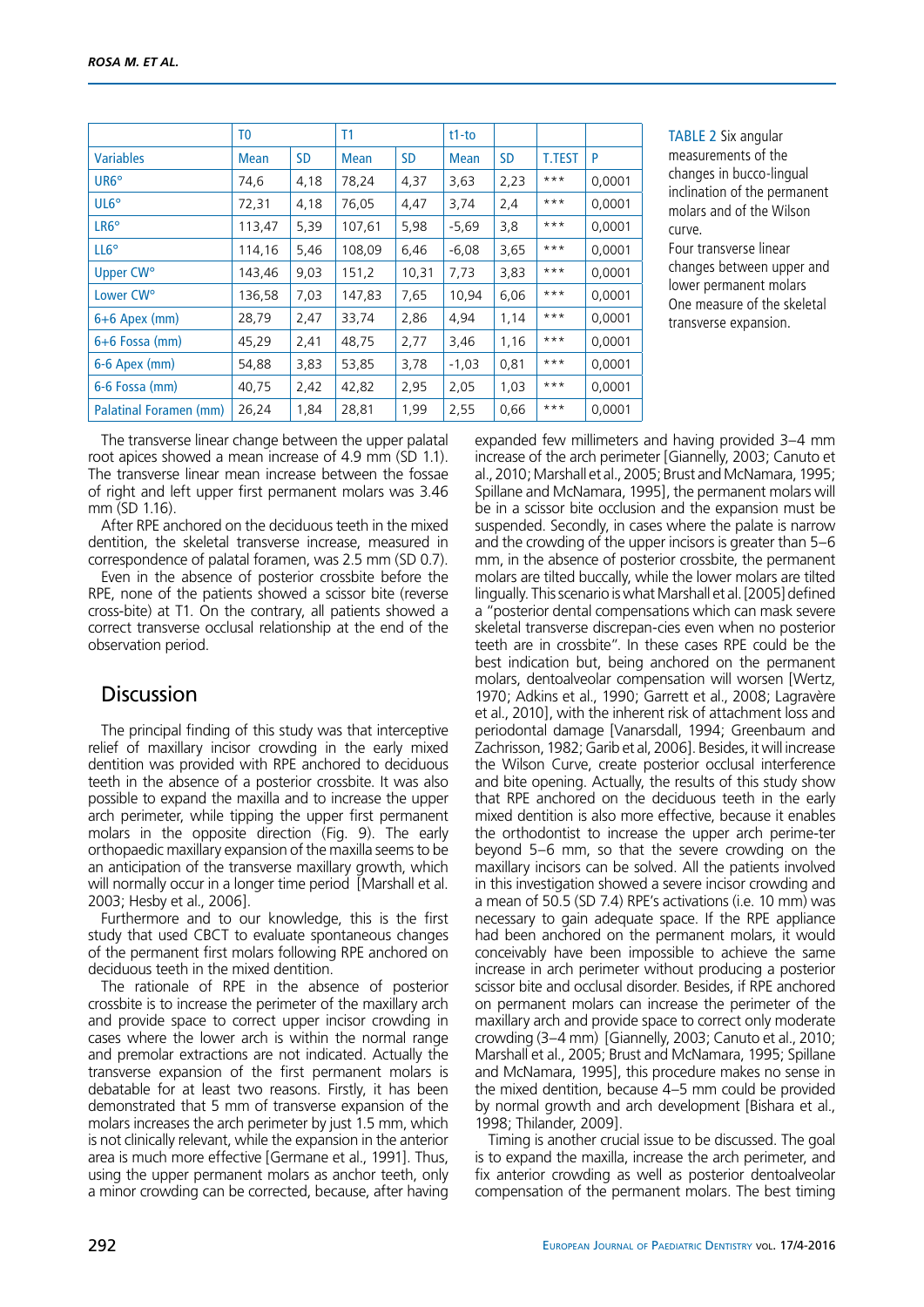is during the early mixed dentition, just before eruption of the upper permanent lateral incisors and after the permanent molars are fully erupted and coupled in occlusion. The occlusal contacts between the buccal crests of the upper palatal cusps on the lingual crests of the buccal cusps will push the upper permanent molars palatally and the lower molars buccally (permanent molar decompensation). To allow occlusal forces work at the best only on the permanent molars, the occlusal contacts of the deciduous molars can be removed by grinding. It is also possible that the lower permanent molars are pushed buccally by the posture of the tongue, which is kept down by the palatal screw. Orthodontic movement and occlusal adjustment of the permanent molars could take from 5 to 12 months or more, based on the the occlusal forces. The RPE appliance is to be removed after the complete eruption of the permanent lateral incisors, thus in most patients the RPE appliance was kept in the mouth more than two years.

For the deciduous teeth, overcorrection is necessary. Expansion should be continued until adequate space to align permanent incisors is obtained, so that, when incisors' crowding is severe, deciduous molars are often overexpanded into a full scissor bite transverse occlusion at the end of the active phase of treatment (Fig. 2 a,c). The screw must be activated once a day or once every other day in order to prevent the posterior scissor bite to occur on the permanent molars too. If RPE starts before the eruption of the lateral incisors, active expansion can be performed in two phases. In the first stage 25-30 activations take place followed by a second active expansion phase after sixten months during the emergence of the lateral incisors. The crowns of the untouched upper permanent molars spontaneously expand and follow 60% the deciduous molars (and screw) expansion during the weeks of the active phase [Rosa, 1994; Cozzani P et al., 1999; Cozzani M et al., 2003]. Spontaneous molar decompensation will take place in the following months because of the occlusal forces. Time of the de-compensation is different and could be correlated to the amount of the biting forces and occlusal function.

In the present study the width between the maxillary permanent molar crowns in-creased by 3.5 mm (SD 1.2) from 8.8y (SD 1.1y) of age to 11.3y (SD 1.3) of age, while normal growth was measured varying from 2.4 mm [Bishara et al.,1998], to 2.8 mm (males) and 1.0 mm (females) [Snodell et al.,1993; Nanda et al., 2012]. In other studies normal transverse growth of the upper permanent molars was measured from 1 mm (males) and 0.3 mm (females) [Thilander, 2009; Korn and Baumrind, 1990], to 2.8 mm [Marshall et al., 2003]. Lower molars crowns self-expanded in our patients by 2.0 mm (SD 1.0 mm), much more than 0.8 mm, which is what was measured by Marshall et al. [2003] during normal growth in the same observation timeframe.

The apices of the upper molars self-expanded more than the crowns in the upper arch: 4.9 mm (SD 1.1) and 3.5 (SD 1.2), respectively. The transverse width between the lower molars increased on their crowns by 2.0 mm (SD 1.0), while decreased between apices by 1,0 mm (SD 0.8). The difference in the transverse expansion between the apices and the crowns describe the angular changes measured in the coronal plane.

The spontaneous angular changes are significant for the bucco-lingual inclination of the permanent molars in the coronal plane: 3.6° (SD 2.2°) and 3.7° (SD 2.4°), for the upper right and left permanent molars respectively, while -5.7° (SD 3.8°) and -6.1° (SD 3.6°) for the lower right and left permanent molars respectively). As a consequence the Wilson Curve flattened significantly by 7.7° (SD 3,8°) in the upper arch and by  $10,9^{\circ}$  (SD  $6,1^{\circ}$ ) in the lower one. The spontaneous transverse uprighting of the first permanent molars after RPE anchored on deciduous teeth in the mixed dentition mirrors the transverse physiologic/ normal growth, as described by Marshall [2003] and Hesby [2006], even if a difference is noticeable in the amount of change. During normal growth, between 9 and 11 years of age, the torque change was 2.5° for the upper molars in the lingual direction and 3.0° for the lower permanent molars in the buccal direction, while in our group of patients the spontaneous variations in torque was greater especially for the lower molars.

The "orthopaedic effect" of the RPE in the patient of the present study is evident. The interincisal diastema opened in all patients after 12–15 activations and, being the mid-palatal suture in the early mixed dentition more immature [Melsen, 1975], it is possible to speculate that the skeletal change is greater than in the adolescents. A common objection to our clinical approach is that "orthopaedics could be too much". Actually the residual transverse expansion produced by RPE at the level of the basal bone, measured between the R/L palatinal foramen, increased 2.5 mm (SD 0.7) in the 2.2 years from T0 to T1. It is difficult to compare the data of this study with the data available in the literature about normal transverse growth of the maxilla, because all those studies used different methods and study groups. Nevertheless the transverse changes found in our re-search look similar to the normal transverse growth of the maxilla reported in the literature, being 2 mm from 9 to 11 years of age [Hesby et al., 2006], varying from 0.5 to 1,7 mm per year, and most rapidly between 7 and 11 years of age [Snodell et al., 1993; Nanda et al., 2012; Korn and Baumrind, 1990; Marshall et al., 2003; Hesby et al., 2006]. The net increase in the residual skeletal transverse dimension of the maxilla is much less than the inter-apices increase. This could be explained by two reasons: first, considering the skeletal relapse of the basal bone, which always takes place after the active expansion [Krebs, 1974; Lagravère et al., 2005]. Second, the landmarks of palatal foramen are located in most posterior and superior position than upper palatal root apex, therefore the net increase in width of the basal bone could be less significant than the dentoalveolar expansion.

As an overall main finding to be underlined in this discussion, the RPE in the early mixed dentition aimed to solve upper incisors' severe crowding in the absence of posterior cross-bite is not an excess of orthopedic expansion, but provides mostly an orthodontic effect on permanent molars, which could be defined a mere "anticipation of growth".

The occlusal stability of the transverse changes and the fact that the permanent molars move spontaneously into the periodontal envelope let us suppose that the final torque of the permanent molars could be considered "ideal" from both occlusal and periodontal point of view.